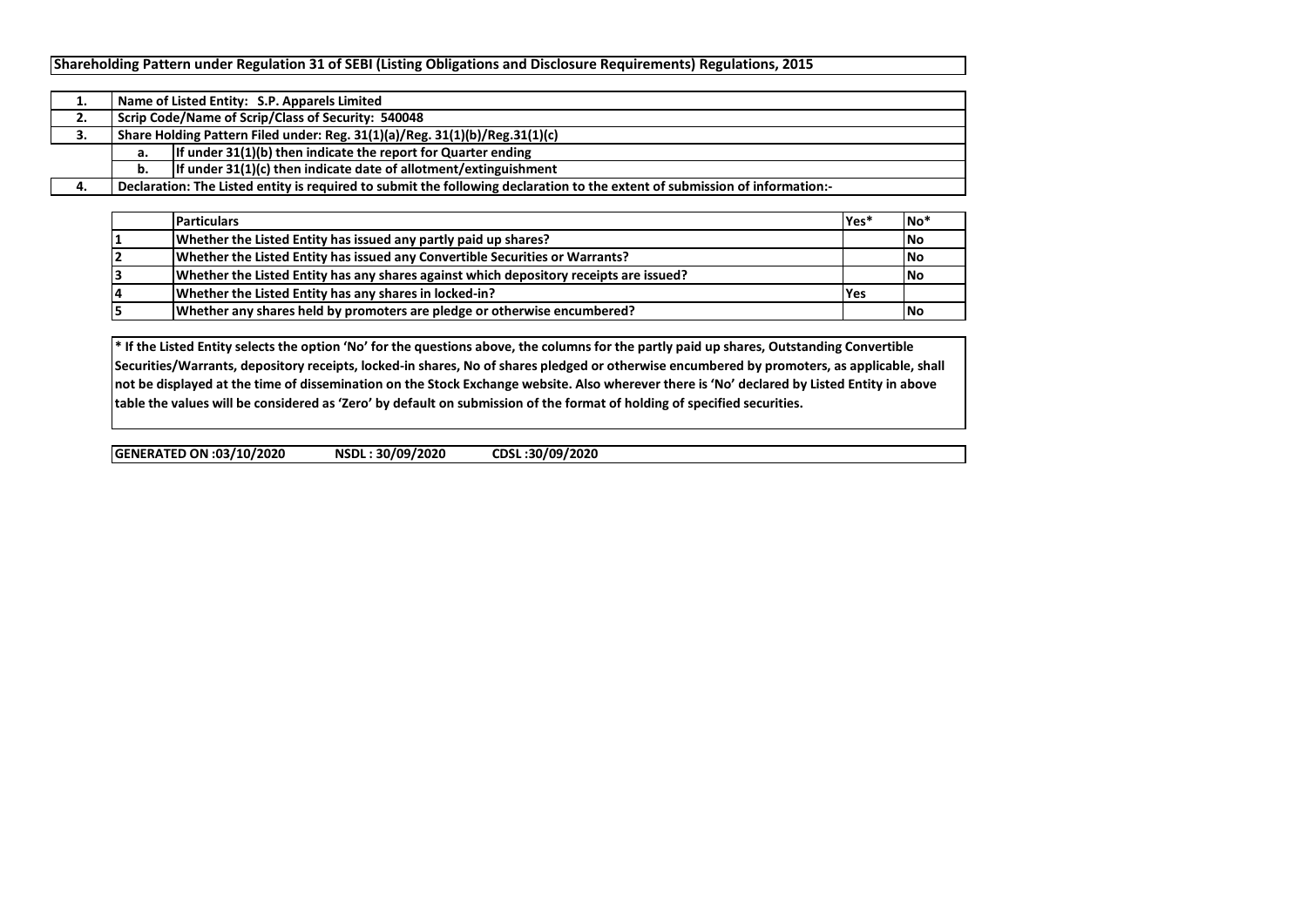## **S.P. Apparels Limited**

**Table I - Summary Statement holding of specified securities**

|          |                                |                  |                    |                |                  |                       | Sharehold   |                                            |                                |                   |               | <b>Shares</b>                 | ing, as a                                |        |               | <b>Number of Shares</b> |               |            |  |  |          |  |       |  |        |       |
|----------|--------------------------------|------------------|--------------------|----------------|------------------|-----------------------|-------------|--------------------------------------------|--------------------------------|-------------------|---------------|-------------------------------|------------------------------------------|--------|---------------|-------------------------|---------------|------------|--|--|----------|--|-------|--|--------|-------|
|          |                                |                  |                    |                |                  |                       | ing as a %  | Number of Voting Rights held in each class |                                |                   | Underlyin %   |                               | Number of Locked in pledged or otherwise |        |               |                         |               |            |  |  |          |  |       |  |        |       |
|          |                                |                  |                    |                |                  |                       | of total    |                                            |                                |                   |               |                               | assuming                                 |        |               |                         |               |            |  |  |          |  |       |  |        |       |
|          |                                |                  |                    | No. of         | No. of           |                       | no. of      | of securities                              |                                |                   |               | Outstandi full                |                                          | shares |               | encumbered              |               | Number     |  |  |          |  |       |  |        |       |
|          |                                |                  | No. of             | Partly         | shares           |                       | shares      |                                            |                                |                   |               | ng                            | conversio                                |        |               |                         |               | of equity  |  |  |          |  |       |  |        |       |
|          |                                |                  | fully paid paid-up |                | ınderlyin        |                       |             |                                            | (calculate No of Voting Rights |                   |               | convertibl in of              |                                          |        | As a % of     |                         | As a % of     | shares     |  |  |          |  |       |  |        |       |
|          |                                | Nos. of          | up equity equity   |                |                  | Total nos.   d as per |             |                                            |                                |                   | Total as a le |                               | convertibl                               |        | total         |                         | total         | held in    |  |  |          |  |       |  |        |       |
|          |                                | sharehold shares |                    | <b>Ishares</b> | Depositor shares |                       | SCRR,       |                                            |                                |                   | % of          | securities e                  |                                          |        | <b>Shares</b> |                         | <b>Shares</b> | demateria  |  |  |          |  |       |  |        |       |
| Category | <b>Category of shareholder</b> | ers              | held               | held           | y Receipts held  |                       | 1957)       | Class eg: X Class eg: y Total              |                                |                   | $(A+B+C)$     | (including securities No. (a) |                                          |        | held(b)       | No. (a)                 | held(b)       | lised form |  |  |          |  |       |  |        |       |
|          | (II)                           | (III)            | (IV)               | (V)            | (VI)             | (VII) =               | (VIII) As a |                                            | (IX)                           |                   |               |                               |                                          |        |               |                         |               |            |  |  | $(XI) =$ |  | (XII) |  | (XIII) | (XIV) |
| (A)      | Promoter & Promoter Group      |                  | 15837634 0         |                |                  | 15837634 61.6428      |             | 15837634 0                                 |                                | 15837634 61.6428  |               |                               | 61.6428                                  | 525000 | 3.3148        |                         | 0.0000        | 15837634   |  |  |          |  |       |  |        |       |
| (B)      | <b>Public</b>                  | 12953            | 9854966 0          |                |                  | 9854966               | 38.3572     | 9854966 0                                  |                                | 9854966           | 38.3572       |                               | 38.3572                                  |        | 0.0000        | <b>NA</b>               | <b>NA</b>     | 9509744    |  |  |          |  |       |  |        |       |
| (C)      | Non Promoter - Non Public      |                  |                    |                |                  |                       |             |                                            |                                |                   |               |                               |                                          |        | 0.0000        | <b>NA</b>               | <b>NA</b>     |            |  |  |          |  |       |  |        |       |
| (C1)     | <b>Shares Underlying DRs</b>   |                  |                    |                |                  |                       | 0.0000      |                                            |                                |                   | 0.0000        |                               | 0.0000                                   |        | 0.0000        | ΝA.                     | <b>NA</b>     |            |  |  |          |  |       |  |        |       |
| (C2)     | Shares Held By Employee Trust  |                  |                    |                |                  |                       | 0.0000      |                                            |                                |                   | 0.0000        |                               | 0.0000                                   |        | 0.0000        | <b>NA</b>               | <b>NA</b>     |            |  |  |          |  |       |  |        |       |
|          | Total                          | 12957            | 25692600 0         |                |                  | 25692600              |             | 100.0000 25692600 0                        |                                | 25692600 100.0000 |               |                               | 100.0000                                 | 525000 | 2.0433        |                         | 0.0000        | 25347378   |  |  |          |  |       |  |        |       |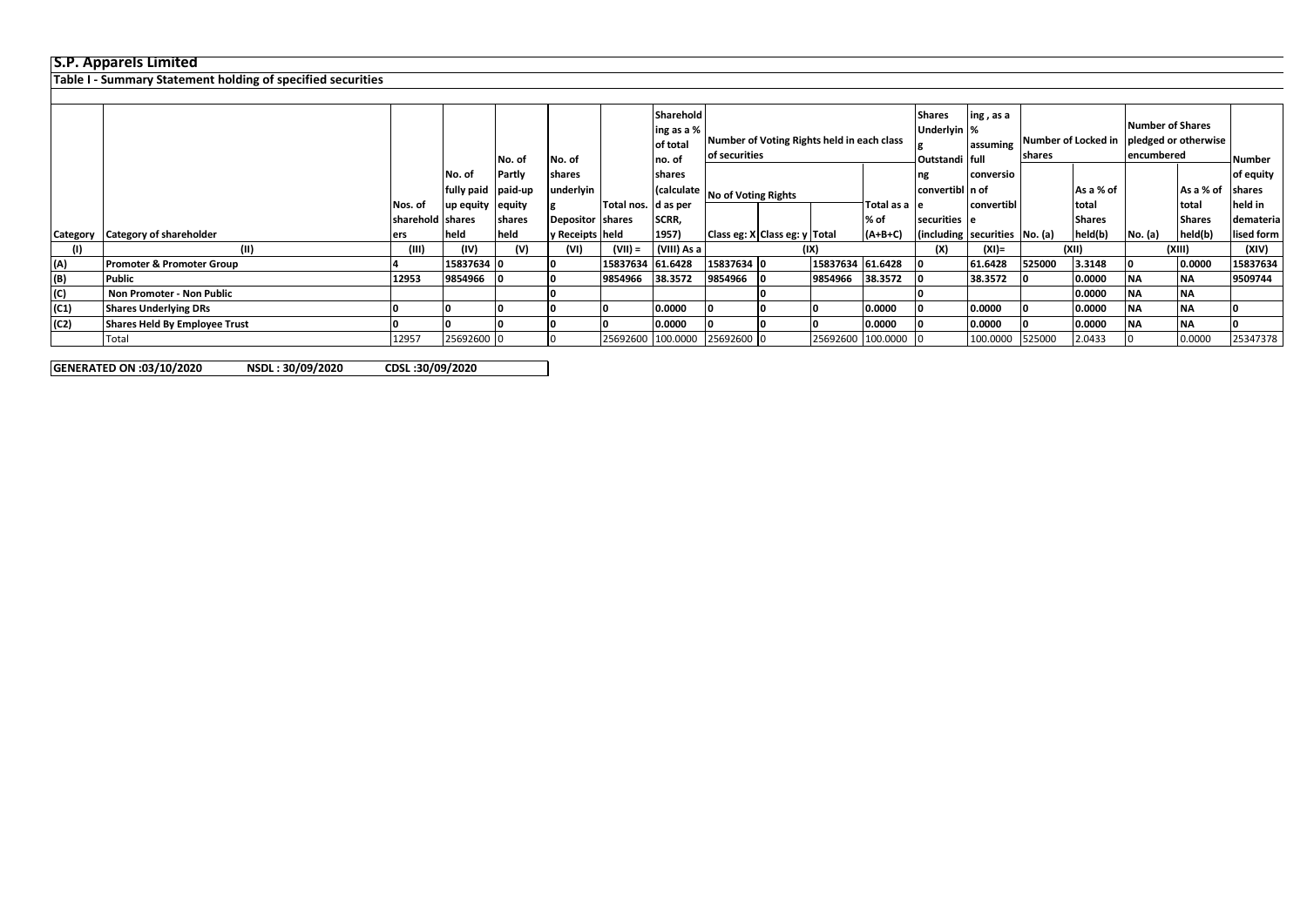|     | <b>S.P. Apparels Limited</b>                                                         |            |                         |            |                |                      |                  |                                 |                     |                                            |                  |                       |                               |                                                        |        |                          |                                                                                      |                        |                            |
|-----|--------------------------------------------------------------------------------------|------------|-------------------------|------------|----------------|----------------------|------------------|---------------------------------|---------------------|--------------------------------------------|------------------|-----------------------|-------------------------------|--------------------------------------------------------|--------|--------------------------|--------------------------------------------------------------------------------------|------------------------|----------------------------|
|     | Table II - Statement showing shareholding pattern of the Promoter and Promoter Group |            |                         |            |                |                      |                  |                                 |                     |                                            |                  |                       |                               |                                                        |        |                          |                                                                                      |                        |                            |
|     |                                                                                      |            |                         |            |                |                      |                  |                                 |                     |                                            |                  |                       |                               |                                                        |        |                          |                                                                                      |                        |                            |
|     |                                                                                      |            |                         |            |                | No. of<br>shares     |                  | Sharehold<br>ing %<br>calculate | of securities       | Number of Voting Rights held in each class |                  |                       |                               | ing, as a<br>Underlyin %<br>assuming<br>Outstandi full | shares |                          | <b>Number of Shares</b><br>pledged or<br>Number of Locked in otherwise<br>encumbered |                        | <b>Number</b><br>of equity |
|     |                                                                                      |            |                         | No. of     | Partly         | underlyin            |                  | d as per                        |                     |                                            |                  |                       | ng                            | conversio                                              |        |                          |                                                                                      |                        | shares                     |
|     |                                                                                      |            |                         | fully paid | paid-up        |                      |                  | SCRR,                           | No of Voting Rights |                                            |                  |                       | convertibl n of               |                                                        |        | As a % of                |                                                                                      | As a % of              | held in                    |
|     |                                                                                      |            | Nos. of                 | up equity  | equity         | Depositor Total nos. |                  | 1957 As a<br>% of               |                     |                                            |                  | Total as a le<br>% of | securities e                  | convertibl                                             |        | total                    |                                                                                      | total<br><b>Shares</b> | demateri<br>alised         |
|     | Category & Name of the shareholders                                                  | PAN        | sharehold shares<br>ers | held       | shares<br>held | Receipts             | shares<br>held   | $(A+B+C2)$ X                    | Class eg: Class eg: |                                            | <b>Total</b>     | $(A+B+C)$             | (including securities No. (a) |                                                        |        | <b>Shares</b><br>held(b) | No. (a)                                                                              | held(b)                | form                       |
|     |                                                                                      | (11)       | (III)                   | (IV)       | (V)            | (VI)                 | $(VII) =$        | (VIII) As a                     |                     |                                            | (IX)             |                       | (X)                           | $(XI) =$                                               |        | (XII)                    | (XIII)                                                                               |                        | (XIV)                      |
|     | Indian                                                                               |            |                         |            |                |                      |                  |                                 |                     |                                            |                  |                       |                               |                                                        |        |                          |                                                                                      |                        |                            |
| (a) | <b>Individuals / Hindu Undivided Family</b>                                          |            |                         | 15837634 0 |                |                      | 15837634 61.6428 |                                 | 15837634 0          |                                            | 15837634 61.6428 |                       |                               | 61.6428                                                | 525000 | 3.3149                   |                                                                                      | 0.0000                 | 15837634                   |
|     | Perumal Sundararajan                                                                 | AGQPS1345A |                         | 11784273 0 |                |                      | 11784273 45.8664 |                                 | 11784273 0          |                                            | 11784273 45.8664 |                       |                               | 45.8664                                                | 525000 | 4.4551                   |                                                                                      | 0.0000                 | 11784273                   |
|     | Sundararajan Latha                                                                   | ADQPS5817G |                         | 3024509    |                |                      | 3024509          | 11.7719                         | 3024509             |                                            | 3024509          | 11.7719               |                               | 11.7719                                                |        | 0.0000                   |                                                                                      | 0.0000                 | 3024509                    |
|     | Perumal Sundararajan                                                                 | AGQPS1345A |                         | 1000000    |                |                      | 1000000          | 3.8922                          | 1000000             |                                            | 1000000          | 3.8922                |                               | 3.8922                                                 |        | 0.0000                   |                                                                                      | 0.0000                 | 1000000                    |
|     | Sundararajan Chenduran                                                               | AIPPC1092H |                         | 28852      |                |                      | 28852            | 0.1123                          | 28852               |                                            | 28852            | 0.1123                |                               | 0.1123                                                 |        | 0.0000                   |                                                                                      | 0.0000                 | 28852                      |
| (b) | <b>Central Government / State Government(s)</b>                                      |            |                         | $\Omega$   |                |                      |                  | 0.0000                          | n                   |                                            | n                | 0.0000                |                               | 0.0000                                                 |        | 0.0000                   |                                                                                      | 0.0000                 | n.                         |
| (c) | <b>Financial Institutions / Banks</b>                                                |            |                         | ۱o         |                |                      |                  | 0.0000                          | l n                 |                                            | <sup>0</sup>     | 0.0000                |                               | 0.0000                                                 |        | 0.0000                   |                                                                                      | 0.0000                 | O                          |
| (d) | Any Other (Specify)                                                                  |            |                         | $\Omega$   |                |                      |                  | 0.0000                          | <b>n</b>            |                                            | n                | 0.0000                |                               | 0.0000                                                 |        | 0.0000                   |                                                                                      | 0.0000                 | n.                         |
|     | Sub Total (A)(1)                                                                     |            |                         | 15837634 0 |                |                      | 15837634 61.6428 |                                 | 15837634 0          |                                            | 15837634 61.6428 |                       |                               | 61.6428                                                | 525000 | 3.3149                   |                                                                                      | 0.0000                 | 15837634                   |
| 12. | Foreign                                                                              |            |                         |            |                |                      |                  |                                 |                     |                                            |                  |                       |                               |                                                        |        |                          |                                                                                      |                        |                            |
|     |                                                                                      |            |                         |            |                |                      |                  |                                 |                     |                                            |                  |                       |                               |                                                        |        |                          |                                                                                      |                        |                            |
| (a) | Individuals (Non-Resident Individuals / Foreign Individuals)                         |            |                         |            |                |                      |                  | 0.0000                          |                     |                                            |                  | 0.0000                |                               | 0.0000                                                 |        | 0.0000                   |                                                                                      | 0.0000                 |                            |
| (b) | Government                                                                           |            |                         | ١n         |                |                      |                  | 0.0000                          | ١n                  |                                            |                  | 0.0000                |                               | 0.0000                                                 |        | 0.0000                   |                                                                                      | 0.0000                 | n                          |
| (c) | <b>Institutions</b>                                                                  |            |                         | ١o         |                |                      |                  | 0.0000                          |                     |                                            |                  | 0.0000                |                               | 0.0000                                                 |        | 0.0000                   |                                                                                      | 0.0000                 | $\sqrt{2}$                 |
| (d) | Foreign Portfolio Investor                                                           |            | n                       | ۱o         | ١n             |                      | n                | 0.0000                          | n                   |                                            | <sup>o</sup>     | 0.0000                |                               | 0.0000                                                 |        | 0.0000                   |                                                                                      | 0.0000                 | n                          |
| (e) | Any Other (Specify)                                                                  |            |                         | 0          | ١n             |                      | I٥               | 0.0000                          |                     |                                            | ١o               | 0.0000                |                               | 0.0000                                                 |        | 0.0000                   |                                                                                      | 0.0000                 | n                          |
|     | Sub Total (A)(2)                                                                     |            |                         | ١n         |                |                      |                  | 0.0000                          |                     |                                            | ۱n.              | 0.0000                |                               | 0.0000                                                 |        | 0.0000                   |                                                                                      | 0.0000                 | n                          |
|     | Total Shareholding Of Promoter And Promoter Group (A)=<br>$(A)(1)+(A)(2)$            |            |                         | 15837634 0 |                |                      | 15837634 61.6428 |                                 | 15837634 0          |                                            | 15837634 61.6428 |                       |                               | 61.6428                                                | 525000 | 3.3149                   |                                                                                      | 0.0000                 | 15837634                   |

**Details of Shares which remain unclaimed may be given hear along with details such as number of shareholders, outstanding shares held in demat/unclaimed suspense account, voting rights which are frozen etc.**

## **Note :**

**(1) PAN would not be displayed on website of Stock Exchange(s)** 

**(2) The term 'Encumbrance' has the same meaning as assigned under regulation 28(3) of SEBI (Substantial Acquisition of Shares and Takeovers) Regulations, 2011.**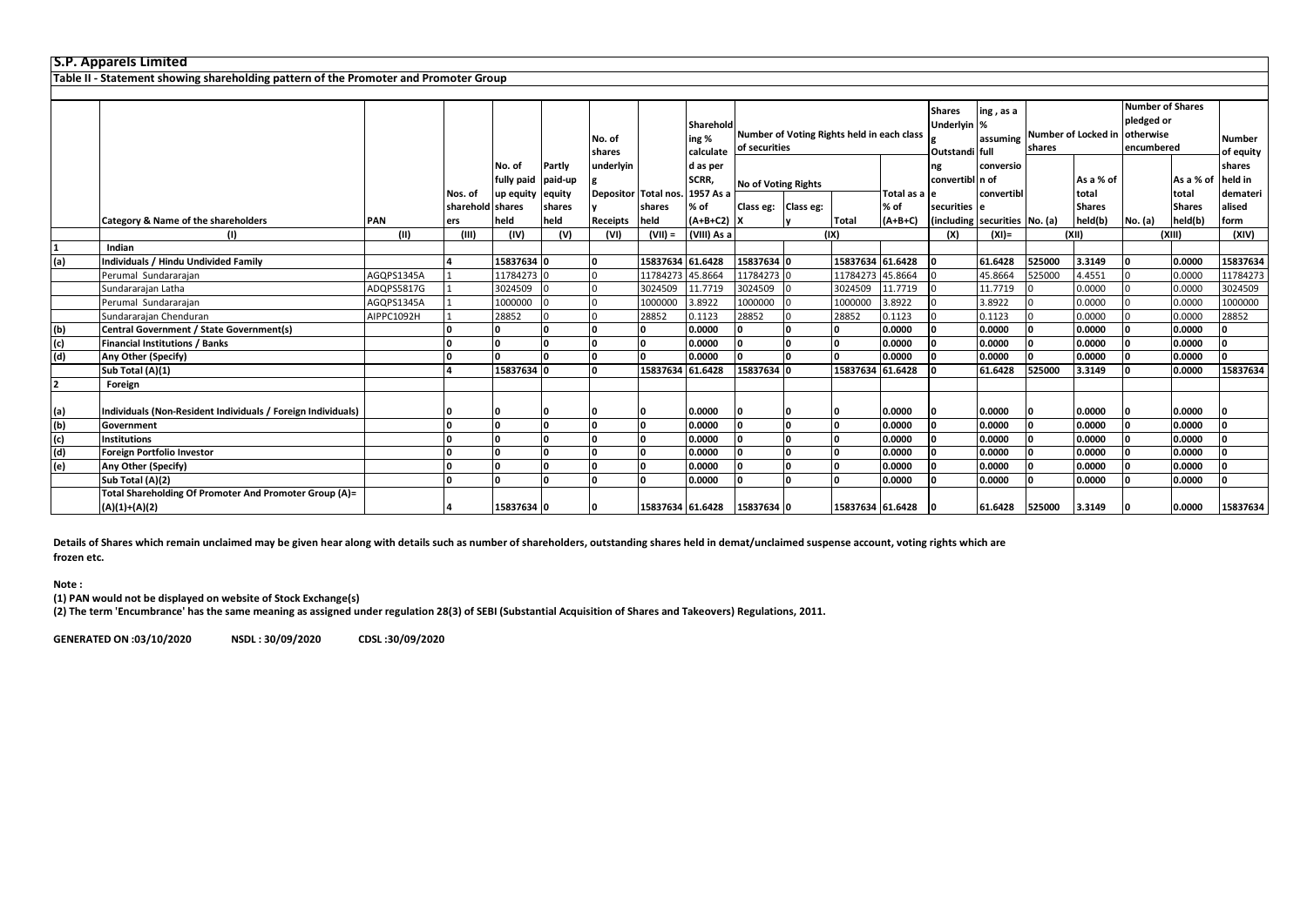|     | <b>S.P. Apparels Limited</b>                                                 |            |                  |            |              |                  |            |                                  |                            |              |                                            |            |                                    |                                |                               |               |                                                               |               |           |
|-----|------------------------------------------------------------------------------|------------|------------------|------------|--------------|------------------|------------|----------------------------------|----------------------------|--------------|--------------------------------------------|------------|------------------------------------|--------------------------------|-------------------------------|---------------|---------------------------------------------------------------|---------------|-----------|
|     | Table III - Statement showing shareholding pattern of the Public shareholder |            |                  |            |              |                  |            |                                  |                            |              |                                            |            |                                    |                                |                               |               |                                                               |               |           |
|     |                                                                              |            |                  |            |              |                  |            |                                  |                            |              |                                            |            |                                    |                                |                               |               |                                                               |               |           |
|     |                                                                              |            |                  |            |              | No. of           |            | Sharehold<br>ing %<br>calculated | of securities              |              | Number of Voting Rights held in each class |            | Shares<br>Underlyin %<br>Outstandi | ing , as a<br>assuming<br>full | Number of Locked in<br>shares |               | <b>Number of Shares</b><br>pledged or otherwise<br>encumbered |               | Number    |
|     |                                                                              |            |                  | No. of     | Partly       | shares           |            | as per                           |                            |              |                                            |            | ng                                 | conversio                      |                               |               |                                                               |               | of equity |
|     |                                                                              |            |                  | fully paid | paid-up      | underlyin        |            | SCRR,                            |                            |              |                                            |            | convertibl n of                    |                                |                               | As a % of     |                                                               | As a % of     | shares    |
|     |                                                                              |            | Nos. of          | up equity  | equity       |                  | Total nos. | 1957 As a                        | <b>No of Voting Rights</b> |              |                                            | Total as a |                                    | convertibl                     |                               | total         |                                                               | total         | held in   |
|     |                                                                              |            | sharehold shares |            | shares       | <b>Depositor</b> | shares     | % of                             | Class eg:                  | Class eg:    |                                            | % of       | securities                         |                                |                               | <b>Shares</b> |                                                               | <b>Shares</b> | demateria |
|     | Category & Name of the shareholders                                          | <b>PAN</b> | ers              | held       | held         | y Receipts held  |            | (A+B+C2)                         |                            |              | <b>Total</b>                               | $(A+B+C)$  |                                    | (including securities No. (a)  |                               | held(b)       | No. (a)                                                       | held(b)       | ised form |
|     | $\mathbf{u}$                                                                 | (11)       | (III)            | (IV)       | (V)          | (VI)             | $(VII) =$  | (VIII) As a                      |                            |              | (IX)                                       |            | (X)                                | $(XI) =$                       |                               | (XII)         |                                                               | (XIII)        | (XIV)     |
|     | Institutions                                                                 |            |                  |            |              |                  |            |                                  |                            |              |                                            |            |                                    |                                |                               |               |                                                               |               |           |
| (a) | <b>Mutual Fund</b>                                                           |            |                  | 3735972    |              | ١o               | 3735972    | 14.5410                          | 3735972                    |              | 3735972                                    | 14.5410    |                                    | 14.5410                        | $\Omega$                      | 0.0000        | <b>NA</b>                                                     | <b>NA</b>     | 3735972   |
|     | Dsp Small Cap Fund                                                           | AAAJD0430B |                  | 1535247    |              | l <sub>0</sub>   | 1535247    | 5.9754                           | 1535247                    |              | 1535247                                    | 5.9754     |                                    | 5.9754                         |                               | 0.0000        | <b>NA</b>                                                     | <b>NA</b>     | 1535247   |
|     | Uti - Hybrid Equity Fund                                                     | AAATU1088L |                  | 1330392    |              | l <sub>0</sub>   | 1330392    | 5.1781                           | 1330392                    |              | 1330392                                    | 5.1781     |                                    | 5.1781                         |                               | 0.0000        | <b>NA</b>                                                     | <b>NA</b>     | 1330392   |
|     | Icici Prudential Smallcap Fund                                               | AAAAI0038F |                  | 870333     |              | $\Omega$         | 870333     | 3.3875                           | 870333                     |              | 870333                                     | 3.3875     |                                    | 3.3875                         | $\Omega$                      | 0.0000        | <b>NA</b>                                                     | <b>NA</b>     | 870333    |
| (b) | <b>Venture Capital Funds</b>                                                 |            |                  | O          | O            | ١o               |            | 0.0000                           |                            |              | 0                                          | 0.0000     |                                    | 0.0000                         | $\Omega$                      | 0.0000        | <b>NA</b>                                                     | <b>NA</b>     |           |
| (c) | <b>Alternate Investment Funds</b>                                            |            |                  | n          | $\Omega$     | ١n               |            | 0.0000                           |                            |              | 0                                          | 0.0000     |                                    | 0.0000                         |                               | 0.0000        | <b>NA</b>                                                     | <b>NA</b>     |           |
| (d) | Foreign Venture Capital Investors                                            |            | $\Omega$         | ١o         | $\mathbf{0}$ | <b>l</b> o       |            | 0.0000                           |                            |              | <b>l</b> o                                 | 0.0000     |                                    | 0.0000                         | $\Omega$                      | 0.0000        | <b>NA</b>                                                     | <b>NA</b>     |           |
| (e) | Foreign Portfolio Investor                                                   |            | 0                | O          | O            | ١o               | ١o         | 0.0000                           |                            | <sup>0</sup> | ١o                                         | 0.0000     | $\Omega$                           | 0.0000                         | $\Omega$                      | 0.0000        | <b>NA</b>                                                     | <b>NA</b>     | $\Omega$  |
| (f) | <b>Financial Institutions / Banks</b>                                        |            | 0                | $\Omega$   | 0            | ١o               |            | 0.0000                           | U                          | <sup>0</sup> | 0                                          | 0.0000     |                                    | 0.0000                         | O                             | 0.0000        | <b>NA</b>                                                     | <b>NA</b>     | O         |
| (g) | <b>Insurance Companies</b>                                                   |            |                  | n          | $\Omega$     | ١o               |            | 0.0000                           |                            |              | ١o                                         | 0.0000     |                                    | 0.0000                         | $\sqrt{2}$                    | 0.0000        | <b>NA</b>                                                     | <b>NA</b>     |           |
| (h) | <b>Provident Funds/ Pension Funds</b>                                        |            |                  |            | 0            | ١n               |            | 0.0000                           |                            |              | ١o                                         | 0.0000     |                                    | 0.0000                         |                               | 0.0000        | <b>NA</b>                                                     | <b>NA</b>     |           |
| (i) | Any Other (Specify)                                                          |            | $\Omega$         | O          | $\Omega$     | ١o               |            | 0.0000                           |                            |              | ١o                                         | 0.0000     |                                    | 0.0000                         |                               | 0.0000        | <b>NA</b>                                                     | <b>NA</b>     |           |
|     | Sub Total (B)(1)                                                             |            |                  | 3735972    | $\Omega$     | ١o               | 3735972    | 14.5410                          | 3735972                    | $\Omega$     | 3735972                                    | 14.5410    |                                    | 14.5410                        | $\Omega$                      | 0.0000        | <b>NA</b>                                                     | <b>NA</b>     | 3735972   |
|     | Central Government/ State Government(s)/                                     |            |                  |            |              |                  |            |                                  |                            |              |                                            |            |                                    |                                |                               |               |                                                               |               |           |
|     | <b>President of India</b>                                                    |            |                  |            |              |                  |            |                                  |                            |              |                                            |            |                                    |                                |                               |               |                                                               |               |           |
|     | Sub Total (B)(2)                                                             |            |                  |            | O            | ١o               |            | 0.0000                           |                            |              | 0                                          | 0.0000     |                                    | 0.0000                         | $\Omega$                      | 0.0000        | <b>NA</b>                                                     | <b>NA</b>     |           |
| 3   | <b>Non-Institutions</b>                                                      |            |                  |            |              |                  |            |                                  |                            |              |                                            |            |                                    |                                |                               |               |                                                               |               |           |
| (a) | <b>Individuals</b>                                                           |            |                  | O          | O            |                  |            |                                  |                            |              |                                            |            |                                    |                                | $\Omega$                      |               | <b>NA</b>                                                     | <b>NA</b>     |           |
|     | i. Individual shareholders holding nominal                                   |            |                  |            |              |                  |            |                                  |                            |              |                                            |            |                                    |                                |                               |               |                                                               |               |           |
|     | share capital up to Rs. 2 lakhs.                                             |            | 11831            | 3070307    |              | l0               | 3070307    | 11.9502                          | 3070307                    |              | 3070307                                    | 11.9502    |                                    | 11.9502                        |                               | 0.0000        | <b>NA</b>                                                     | ΝA            | 3070297   |
|     | ii. Individual shareholders holding nominal                                  |            |                  |            |              |                  |            |                                  |                            |              |                                            |            |                                    |                                |                               |               |                                                               |               |           |
|     | share capital in excess of Rs. 2 lakhs.                                      |            | 13               | 1670900    |              | l0               | 1670900    | 6.5034                           | 1670900                    |              | 1670900                                    | 6.5034     |                                    | 6.5034                         |                               | 0.0000        | <b>NA</b>                                                     | <b>NA</b>     | 1670900   |
|     | Kesavapillai Annamalai                                                       | ACBPA4863A |                  | 924091     | $\Omega$     | l O              | 924091     | 3.5967                           | 924091                     | $\Omega$     | 924091                                     | 3.5967     |                                    | 3.5967                         | $\Omega$                      | 0.0000        | <b>NA</b>                                                     | <b>NA</b>     | 924091    |
| (b) | <b>NBFCs registered with RBI</b>                                             |            | $\Omega$         | O          | 0            | ١o               |            | 0.0000                           | O.                         | n            | 0                                          | 0.0000     |                                    | 0.0000                         | O                             | 0.0000        | <b>NA</b>                                                     | <b>NA</b>     |           |
|     | <b>Trust Employee</b>                                                        |            | 0                | O          | O            | ۱n               |            | 0.0000                           |                            |              | o                                          | 0.0000     |                                    | 0.0000                         | $\sqrt{2}$                    | 0.0000        | <b>NA</b>                                                     | <b>NA</b>     |           |
|     | <b>Overseas Depositories (holding DRs) (balancing</b>                        |            |                  |            |              |                  |            |                                  |                            |              |                                            |            |                                    |                                |                               |               |                                                               |               |           |
| (d) | figure)                                                                      |            | n                |            |              | $\Omega$         |            | 0.0000                           |                            |              | $\Omega$                                   | 0.0000     |                                    | 0.0000                         |                               | 0.0000        | <b>NA</b>                                                     | <b>NA</b>     |           |
| (e) | Any Other (Specify)                                                          |            | 1106             | 1377787    | O            | ١o               | 1377787    | 5.3626                           | 1377787                    | <sup>0</sup> | 1377787                                    | 5.3626     |                                    | 5.3626                         | O                             | 0.0000        | <b>NA</b>                                                     | <b>NA</b>     | 1032575   |
|     | <b>Trusts</b>                                                                |            |                  | 3088       | $\Omega$     | ١o               | 3088       | 0.0120                           | 3088                       |              | 3088                                       | 0.0120     |                                    | 0.0120                         | $\Omega$                      | 0.0000        | <b>NA</b>                                                     | <b>NA</b>     | 3088      |
|     | Hindu Undivided Family                                                       |            | 395              | 130364     | $\Omega$     | <b>l</b> o       | 130364     | 0.5074                           | 130364                     |              | 130364                                     | 0.5074     |                                    | 0.5074                         | $\Omega$                      | 0.0000        | <b>NA</b>                                                     | <b>NA</b>     | 130364    |
|     | <b>Foreign Companies</b>                                                     |            |                  | 345212     | $\Omega$     | ١o               | 345212     | 1.3436                           | 345212                     |              | 345212                                     | 1.3436     |                                    | 1.3436                         | $\Omega$                      | 0.0000        | <b>NA</b>                                                     | <b>NA</b>     |           |
|     | M/S Euro Asia Agencies Limited Hongkong                                      |            |                  | 345212     |              | l n              | 345212     | 1.3436                           | 345212                     |              | 345212                                     | 1.3436     |                                    | 1.3436                         | $\Omega$                      | 0.0000        | <b>NA</b>                                                     | <b>NA</b>     |           |
|     | Non Resident Indians (Non Repat)                                             |            | 119              | 41699      | 0            | 0                | 41699      | 0.1623                           | 41699                      | <sup>0</sup> | 41699                                      | 0.1623     | $\Omega$                           | 0.1623                         | O                             | 0.0000        | <b>NA</b>                                                     | <b>NA</b>     | 41699     |
|     | Non Resident Indians (Repat)                                                 |            | 345              | 206785     | O            | l0               | 206785     | 0.8048                           | 206785                     |              | 206785                                     | 0.8048     |                                    | 0.8048                         | $\Omega$                      | 0.0000        | <b>NA</b>                                                     | <b>NA</b>     | 206785    |
|     | <b>Clearing Member</b>                                                       |            | 121              | 234928     |              | <b>l</b> o       | 234928     | 0.9144                           | 234928                     |              | 234928                                     | 0.9144     |                                    | 0.9144                         |                               | 0.0000        | <b>NA</b>                                                     | <b>NA</b>     | 234928    |
|     | <b>Bodies Corporate</b>                                                      |            | 124              | 415711     |              | ١o<br>١o         | 415711     | 1.6180                           | 415711                     |              | 415711                                     | 1.6180     |                                    | 1.6180                         | $\Omega$<br>n                 | 0.0000        | <b>NA</b>                                                     | <b>NA</b>     | 415711    |
|     | Sub Total (B)(3)                                                             |            | 12950            | 6118994    |              |                  | 6118994    | 23.8162                          | 6118994                    |              | 6118994                                    | 23.8162    |                                    | 23.8162                        |                               | 0.0000        | <b>NA</b>                                                     | <b>NA</b>     | 5773772   |
|     | <b>Total Public Shareholding (B)=</b>                                        |            |                  |            |              |                  |            |                                  |                            |              |                                            |            |                                    |                                |                               |               |                                                               |               |           |
|     | $(B)(1)+(B)(2)+(B)(3)$                                                       |            | 12953            | 9854966    |              | ١O               |            | 9854966 38.3572                  | 9854966                    |              | 9854966 38.3572                            |            |                                    | 38.3572                        |                               | 0.0000        | <b>NA</b>                                                     | <b>NA</b>     | 9509744   |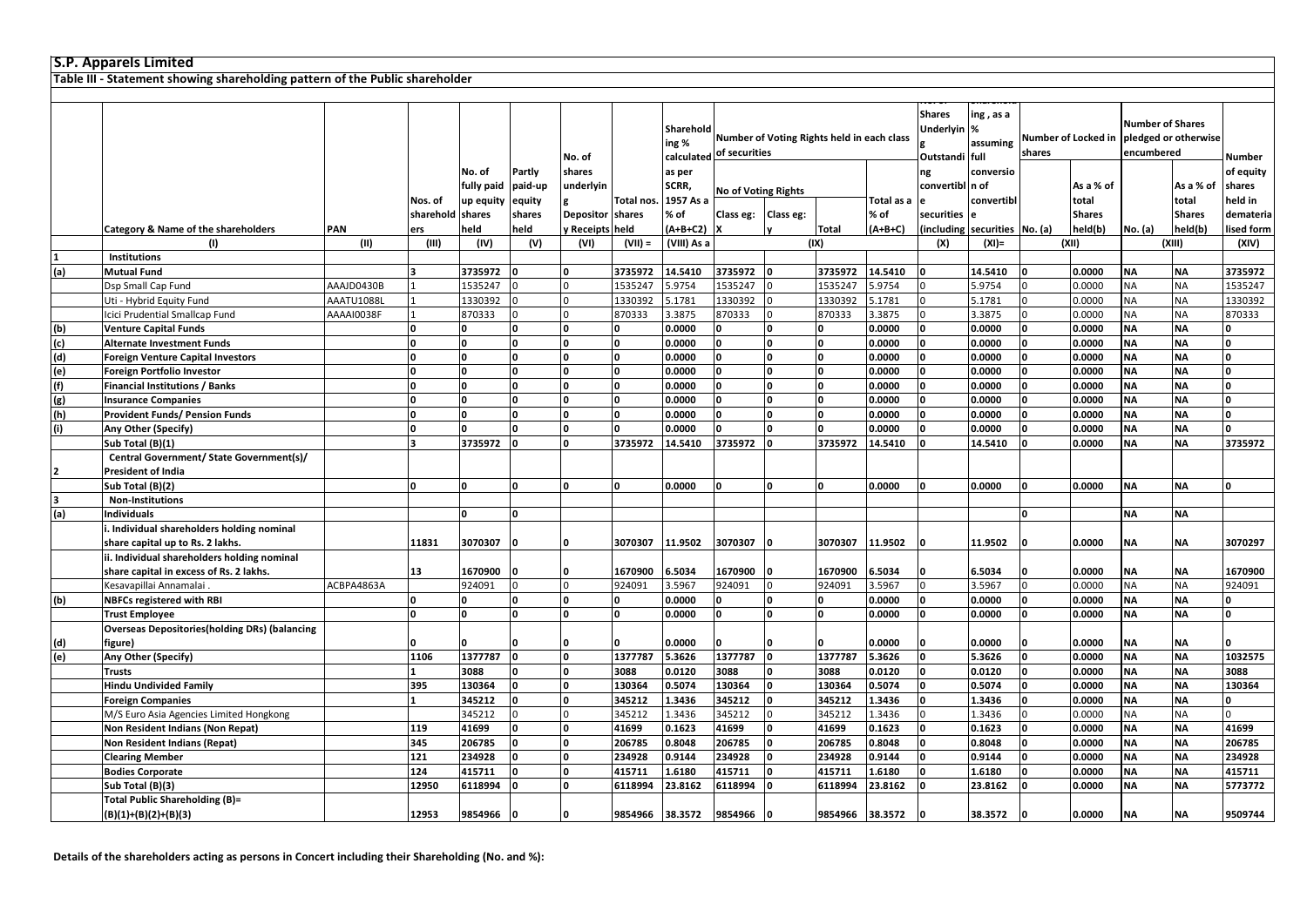| No. of shareholders | <b>No. of Shares</b> |
|---------------------|----------------------|
|                     |                      |

**Details of Shares which remain unclaimed may be given hear along with details such as number of shareholders, outstanding shares held in demat/unclaimed suspense account, voting rights which are frozen etc.**

## **Note :**

**(1) PAN would not be displayed on website of Stock Exchange(s).** 

**(2) The above format needs to disclose name of all holders holding more than 1% of total number of shares**

**(3) W.r.t. the information pertaining to Depository Receipts, the same may be disclosed in the respective columns to the extent information available and the balance to be disclosed as held by custodian.**